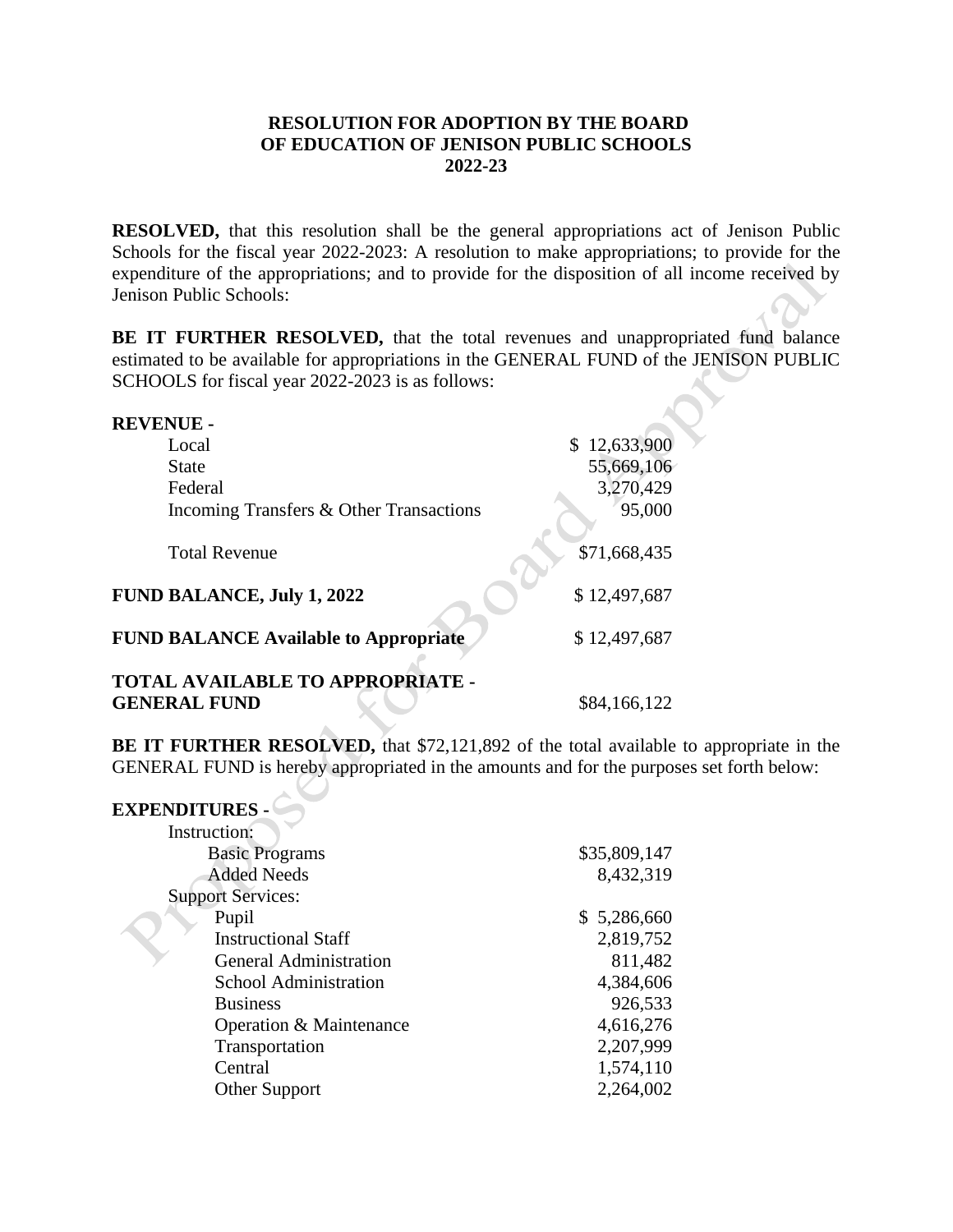| <b>Community Services</b> | 2,217,032 |
|---------------------------|-----------|
| Transfers & Debt Service  | 771,975   |

## **TOTAL APPROPRIATED - GENERAL FUND** \$72,121,892

BE IT FURTHER RESOLVED, that the Board of Education declares the millage rate of 18.0000 mills for general operation be set for the 2022-2023 fiscal year.

 **BE IT FURTHER RESOLVED,** that the total revenues and unappropriated fund balance estimated to be available for appropriations in the DEBT RETIREMENT FUND of the JENISON PUBLIC SCHOOLS for fiscal year 2022-2023 is as follows:

| <b>REVENUE -</b>                             |              |
|----------------------------------------------|--------------|
| Local Property Taxes - Interest and Other    | \$9,132,175  |
| <b>QSCB</b> Interest/Federal Subsidy         | 304,620      |
| <b>Total Revenue</b>                         | \$9,436,795  |
| Fund Balance - July 1, 2022                  | \$1,605,792  |
| <b>Fund Balance Available to Appropriate</b> | \$1,605,792  |
| <b>TOTAL AVAILABLE TO APPROPRIATE -</b>      |              |
| <b>DEBT RETIREMENT FUND</b>                  | \$11,042,587 |

**BE IT FURTHER RESOLVED,** that \$9,208,716 of the total available to appropriate in the DEBT RETIREMENT FUND is hereby appropriated in the amounts and for the purposes set forth below:

| <b>EXPENDITURES -</b>               |             |
|-------------------------------------|-------------|
| <b>Redemption of Bond Principal</b> | \$4,880,000 |
| <b>Interest on Bond Debt</b>        | 4,325,616   |
| Paying Agent Fees and Other         | 3,100       |
|                                     |             |
| <b>TOTAL APPROPRIATED -</b>         |             |
| <b>DEBT RETIREMENT FUND</b>         | \$9,208,716 |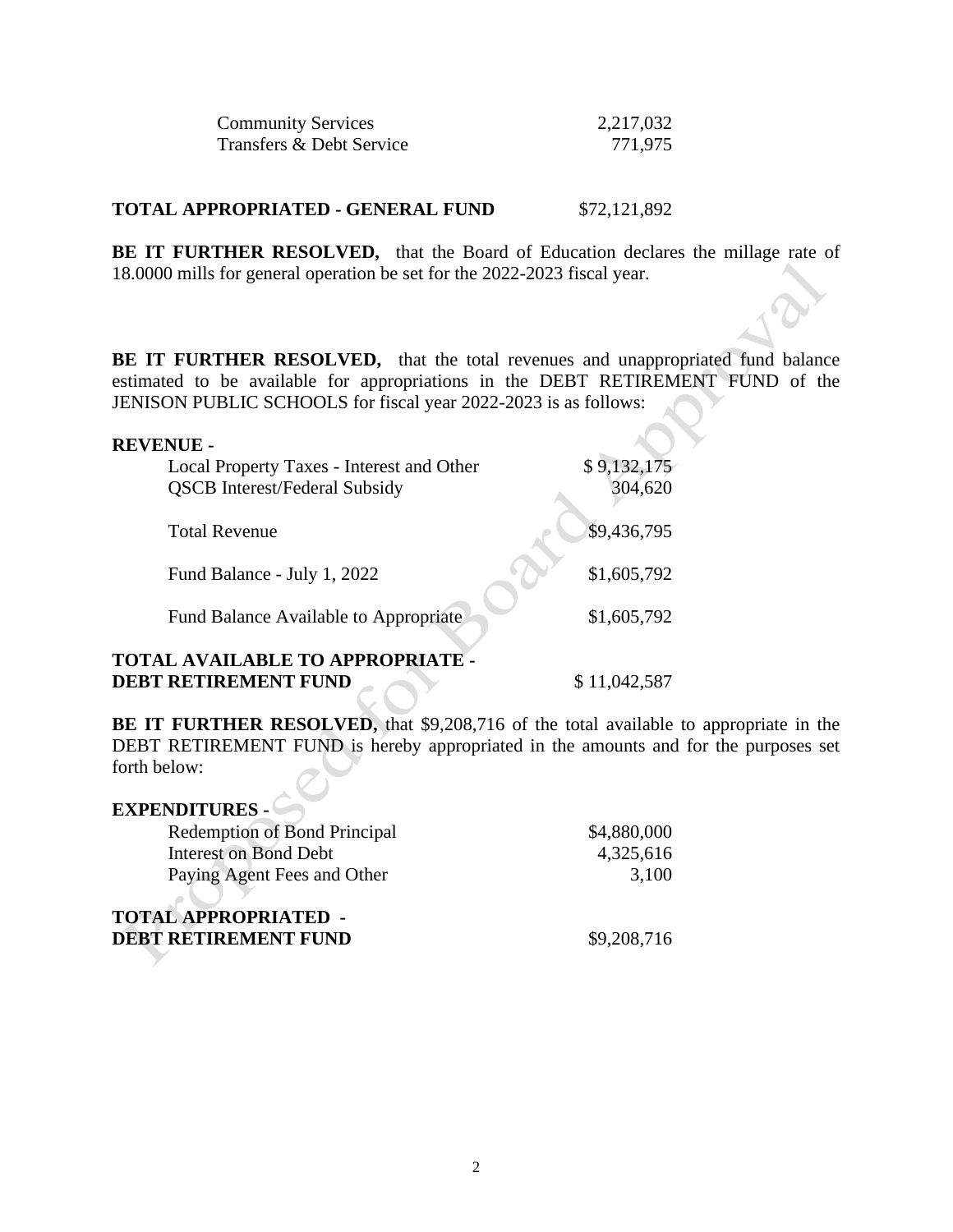**BE IT FURTHER RESOLVED,** that the total revenues and unappropriated fund balance estimated to be available for appropriation in the SCHOOL FOOD SERVICE FUND of JENISON PUBLIC SCHOOLS for the fiscal year 2022-2023 is as follows:

| <b>REVENUE -</b>                                                    |                 |  |
|---------------------------------------------------------------------|-----------------|--|
| Local                                                               | \$1,890,490     |  |
| <b>State</b>                                                        | 297,287         |  |
| Federal                                                             | 2,044,807       |  |
| <b>Total Revenue</b>                                                | \$4,232,584     |  |
| Fund Balance, July 1, 2022                                          | 4,229,871<br>\$ |  |
| TOTAL AVAILABLE TO APPROPRIATE -<br><b>SCHOOL FOOD SERVICE FUND</b> | \$8,462,455     |  |

**BE IT FURTHER RESOLVED,** that \$5,380,186 of the total available to appropriate in the SCHOOL FOOD SERVICE FUND is hereby appropriated in the amounts and for the purposes set forth below:

| <b>EXPENDITURES -</b>     |             |
|---------------------------|-------------|
| Food Service              | \$5,380,186 |
| <b>TOTAL EXPENDITURES</b> | \$5,380,186 |

 **BE IT FURTHER RESOLVED,** that the total revenues and unappropriated fund balance estimated to be available for appropriation in the SCHOOL ACTIVITY SERVICE FUND of JENISON PUBLIC SCHOOLS for the fiscal year 2022-2023 is as follows:

| <b>REVENUE -</b><br><b>Total Revenue</b> | \$1,200,000 |
|------------------------------------------|-------------|
| Fund Balance, July 1, 2022               | 883,500     |
| <b>TOTAL AVAILABLE TO APPROPRIATE -</b>  |             |
| <b>SCHOOL FOOD SERVICE FUND</b>          | \$2,083,500 |

 $\Delta \omega$ 

 $\overline{\phantom{a}}$ 

**BE IT FURTHER RESOLVED,** that \$1,200,000 of the total available to appropriate in the SCHOOL ACTIVITY SERVICE FUND is hereby appropriated in the amounts and for the purposes set forth below:

| <b>EXPENDITURES -</b>     |             |
|---------------------------|-------------|
| <b>Student Activity</b>   | \$1,200,000 |
|                           |             |
| <b>TOTAL EXPENDITURES</b> | \$1,200,000 |